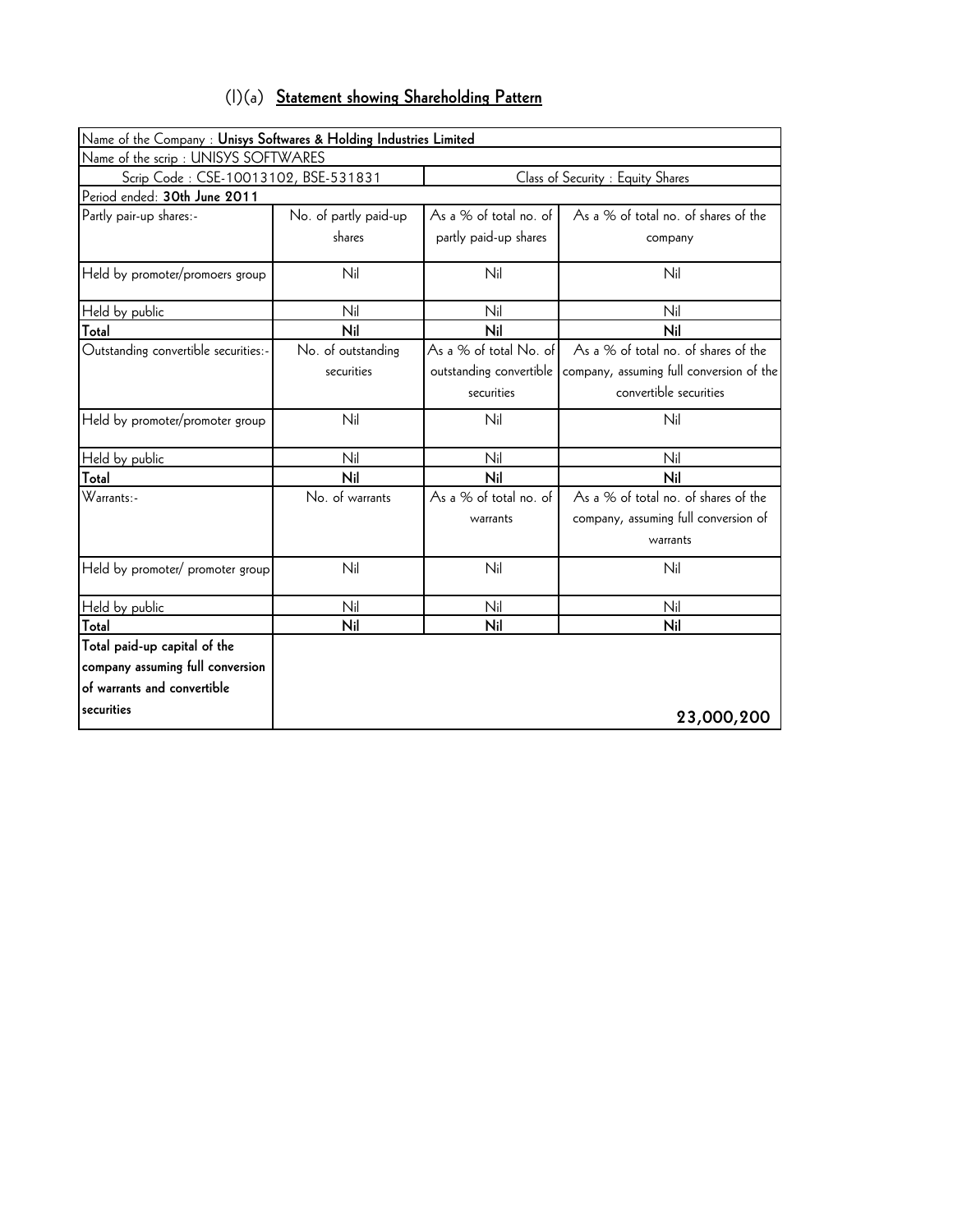## (I)(a) **Statement showing Shareholding Pattern under Clause 35 of the Listing Agreement**

| Name of the Company: |                                                                    |                |                 |                             | UNISYS SOFTWARES & HOLDING INDUSTRIES LTD. |                                    |                |                      |
|----------------------|--------------------------------------------------------------------|----------------|-----------------|-----------------------------|--------------------------------------------|------------------------------------|----------------|----------------------|
|                      | Scrip Code: CSE-10013102, BSE-531831                               |                |                 |                             | Quarter ended:                             |                                    | 30th June 2011 |                      |
|                      |                                                                    |                |                 |                             |                                            |                                    |                |                      |
|                      | Cate-gory Category of shareholder                                  | Number of      | Total number of | Number of shares            |                                            |                                    |                |                      |
| code                 |                                                                    | shareholders   | shares          | held in                     |                                            | Total shareholding as a percentage |                | Shares Pledged or    |
|                      |                                                                    |                |                 | dematerialized form         |                                            | of total number of shares          |                | otherwise encumbered |
|                      |                                                                    |                |                 |                             |                                            | As a percentage As a percentage    | Number of      | As a                 |
|                      |                                                                    |                |                 |                             | of $(A+B)$                                 | of $(A+B+C)$                       | <b>Shares</b>  | Percentage           |
| (1)                  | (II)                                                               | (III)          | (IV)            | (V)                         | (VI)                                       | (VII)                              | (VIII)         | $(IX) = (VIII)$      |
|                      |                                                                    |                |                 |                             |                                            |                                    |                | $/(VI)*100$          |
|                      |                                                                    |                |                 |                             |                                            |                                    |                |                      |
| (A)                  | Shareholding of Promoter and Promoter Group                        |                |                 |                             |                                            |                                    |                |                      |
|                      | Indian                                                             |                |                 |                             |                                            |                                    |                |                      |
| $-1$<br>(a)          | Individuals/ Hindu Undivided Family                                |                |                 |                             | 0.000%                                     |                                    |                |                      |
| (b)                  |                                                                    |                |                 |                             | 0.000%                                     | 0.000%<br>0.000%                   |                |                      |
| (c)                  | Central Government/ State Government(s)<br><b>Bodies Corporate</b> | $\overline{7}$ | 5,256,200       | $\mathcal{L}$               | 22.853%                                    | 22.853%                            |                |                      |
| (d)                  | Financial Institutions/ Banks                                      | $\blacksquare$ | $\blacksquare$  | $\mathcal{L}_{\mathcal{A}}$ | 0.000%                                     | 0.000%                             | $\sim$         |                      |
| (e)                  | Any Other - Specify                                                |                |                 | $\blacksquare$              | 0.000%                                     | 0.000%                             |                |                      |
|                      | Directors                                                          | 3              | 139,900         |                             | 0.608%                                     | 0.000%                             |                |                      |
|                      | Directors Relatives                                                | 6              | 163,300         | 163,000                     | 0.710%                                     | 0.709%                             |                |                      |
|                      | Sub-Total (A)(1)                                                   | 16             | 5,559,400       | 163,000                     | 24.171%                                    | 24.171%                            |                |                      |
| $-2$                 | Foreign                                                            |                |                 |                             | 0.000%                                     | 0.000%                             | $\overline{a}$ |                      |
| (a)                  | Individuals (Non-Resident Individuals/ Foreign                     |                |                 |                             | 0.000%                                     | 0.000%                             |                |                      |
|                      | Individuals)                                                       |                |                 |                             |                                            |                                    |                |                      |
| (b)                  | <b>Bodies Corporate</b>                                            | $\blacksquare$ | $\blacksquare$  |                             | 0.000%                                     | 0.000%                             |                |                      |
| (c)                  | Institutions                                                       | $\overline{a}$ | $\mathcal{L}$   | $\mathcal{L}$               | 0.000%                                     | 0.000%                             |                |                      |
| (d)                  | Any Other (specify)                                                | $\blacksquare$ | $\blacksquare$  | $\mathcal{L}_{\mathcal{A}}$ | 0.000%                                     | 0.000%                             | $\sim$         |                      |
|                      | Sub-Total (A)(2)                                                   | $\blacksquare$ | ÷,              |                             | 0.000%                                     | 0.000%                             |                |                      |
|                      | Total Shareholding of Promoter and Promoter                        |                |                 |                             |                                            |                                    |                |                      |
|                      | Group $(A) = (A)(1) + (A)(2)$                                      |                |                 |                             |                                            |                                    |                |                      |
|                      | Public shareholding                                                | 16             | 5,559,400       | 163,000                     | 24.171%                                    | 24.171%                            |                |                      |
| (B)                  | Institutions                                                       |                |                 |                             | 0.000%<br>0.000%                           | 0.000%<br>0.000%                   | N.A.<br>N.A.   | N.A.<br>N.A.         |
| $-1$<br>(a)          | Mutual Funds/ UTI                                                  |                |                 |                             | 0.000%                                     | 0.000%                             |                |                      |
| (b)                  | Financial Institutions/ Banks                                      | $\mathbf{1}$   | 100             | 100                         | 0.000%                                     | 0.000%                             |                |                      |
| (c)                  | Central Government/ State Government(s)                            |                | ÷,              | $\blacksquare$              | 0.000%                                     | 0.000%                             |                |                      |
| (d)                  | Venture Capital Funds                                              | ÷,             | ÷,              |                             | 0.000%                                     | 0.000%                             |                |                      |
| (e)                  | Insurance Companies                                                | $\overline{a}$ | $\sim$          | $\sim$                      | 0.000%                                     | 0.000%                             |                |                      |
| (f)                  | Foreign Institutional Investors                                    | $\overline{a}$ | $\overline{a}$  | ÷.                          | 0.000%                                     | 0.000%                             |                |                      |
| (q)                  | Foreign Venture Capital Investors                                  |                |                 |                             | 0.000%                                     | 0.000%                             |                |                      |
| (h)                  | <b>NRI</b>                                                         |                |                 |                             | 0.000%                                     | 0.000%                             |                |                      |
|                      | $Sub-Total (B)(1)$                                                 | 1              | 100             | 100                         | 0.000%                                     | 0.000%                             |                |                      |
| -2                   | Non-institutions                                                   |                |                 |                             | 0.000%                                     | 0.000%                             | N.A.           | N.A.                 |
| (a)                  | <b>Bodies Corporate</b>                                            | 118            | 6,028,733       | 3,938,133                   | 26.212%                                    | 26.212%                            |                |                      |
| (b)                  | Individuals -                                                      |                |                 |                             | 0.000%                                     | 0.000%                             |                |                      |
| i.                   | Individual shareholders holding nominal share                      | 1,571          | 760,852         | 541,350                     | 3.308%                                     | 3.308%                             |                |                      |
|                      | capital up to Rs. 1 lakh.                                          |                |                 |                             |                                            |                                    |                |                      |
|                      |                                                                    |                |                 |                             |                                            |                                    |                |                      |
| ii.                  | Individual shareholders holding nominal share                      | 162            | 9,133,383       | 8,422,283                   | 39.710%                                    | 39.710%                            |                |                      |
|                      | capital in excess of Rs. 1 lakh.                                   |                |                 |                             |                                            |                                    |                |                      |
| (c)                  | Any Other (specify) - NRI / OCB                                    | 7              | 1,041           | 1,041                       | 0.005%                                     | 0.005%                             |                |                      |
|                      | Hindu Undivided Family                                             | 61             | 1,442,716       | 1,442,716                   | 6.273%                                     | 6.273%                             |                |                      |
|                      | Clearing Member                                                    | 14             | 73,975          | 73,975                      | 0.322%                                     | 0.322%                             |                |                      |
|                      | Sub-Total (B)(2)                                                   | 1,933          | 17,440,700      | 14,419,498                  | 75.828%                                    | 75.828%                            |                |                      |
|                      | Public<br>Shareholding<br>$(B) =$<br>Total                         | 1,934          | 17,440,800      | 14,419,598                  | 75.829%                                    | 75.829%                            |                |                      |
|                      | $(B)(1)+(B)(2)$                                                    |                |                 |                             |                                            |                                    | N.A.           | N.A.                 |
|                      | TOTAL $(A)+(B)$                                                    | 1,950          | 23,000,200      | 14,582,598                  | 100.000%                                   | 100.000%                           |                |                      |
| (C)                  | Shares held by Custodians and against which                        |                |                 |                             | 0.000%                                     | 0.000%                             |                |                      |
|                      | Depository Receipts have been issued                               |                |                 |                             |                                            |                                    | N.A.           | N.A.                 |
|                      | GRAND TOTAL $(A)+(B)+(C)$                                          | 1,950          | 23,000,200      | 14,582,598                  | 100.000%                                   | 100.000%                           |                |                      |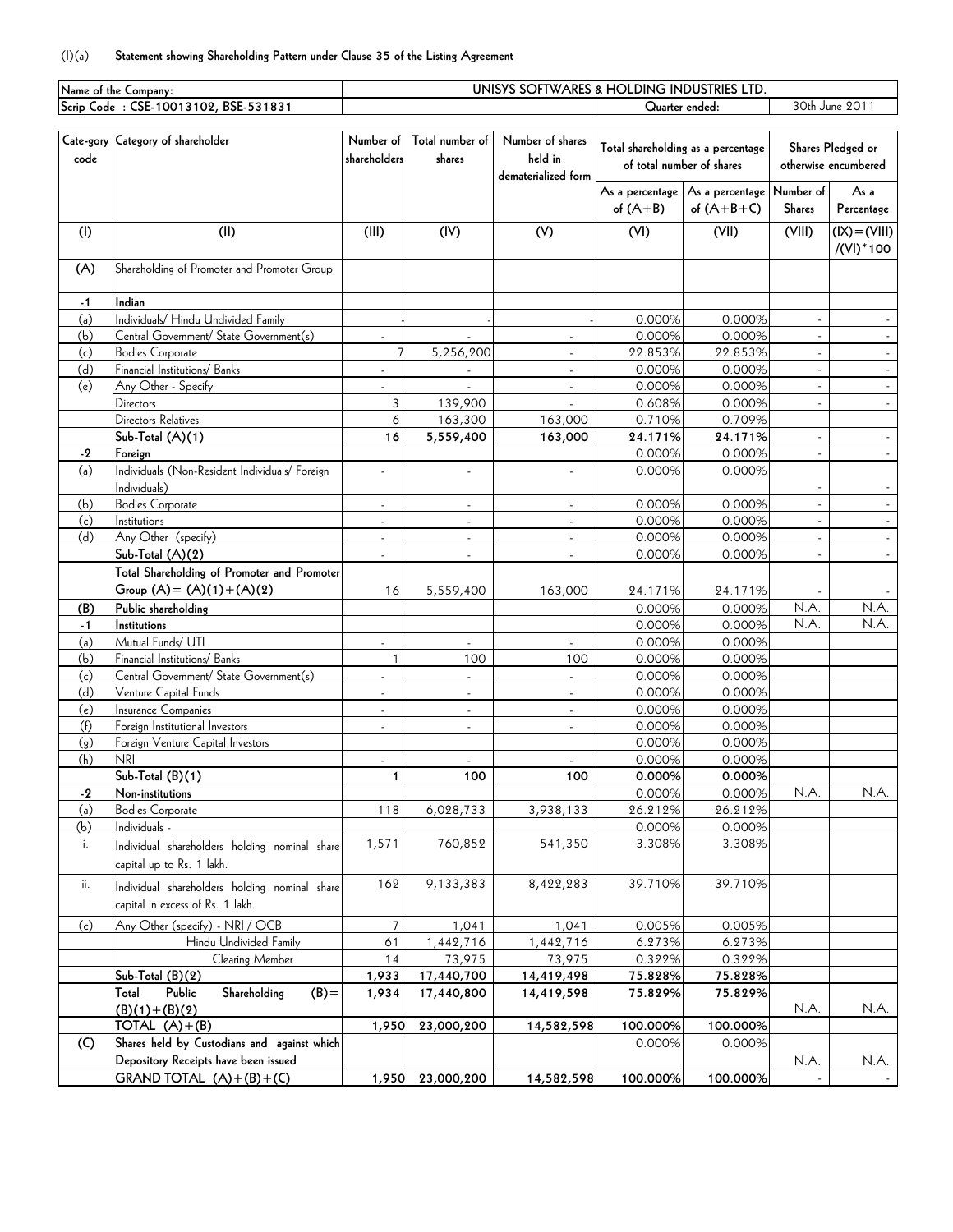| Name of the Company:                 | UNISYS SOFTWARES & HOLDING INDUSTRIES LTD. |                |                |  |  |
|--------------------------------------|--------------------------------------------|----------------|----------------|--|--|
| Scrip Code: CSE-10013102, BSE-531831 |                                            | Juarter ended: | 30th June 2011 |  |  |

| (l)(b)         | Statement showing Shareholding of persons belonging to the category "Promoter and Promoter Group" |                                                               |                                       |                          |                             |                                                                                   |  |
|----------------|---------------------------------------------------------------------------------------------------|---------------------------------------------------------------|---------------------------------------|--------------------------|-----------------------------|-----------------------------------------------------------------------------------|--|
| Sr. No.        | Name of the shareholder                                                                           | <b>Total Shares Held</b>                                      | Shares Pledged or othewise encumbered |                          |                             |                                                                                   |  |
|                |                                                                                                   | Number of shares<br>As a % of Grand<br>Total<br>$(A)+(B)+(C)$ |                                       | Number                   |                             | As a Percentage   As a % of Grand Total<br>$(A)+(B)+(C)$ of Sub-<br>Clause (I)(a) |  |
| (1)            | (II)                                                                                              | (III)                                                         | (IV)                                  | (V)                      | $(VI) = (V)/(III)^*$<br>100 | (VII)                                                                             |  |
|                | Suprapti Finvest Pvt. Ltd.                                                                        | 998,000                                                       | 4.339%                                |                          |                             |                                                                                   |  |
| $\mathbf{2}$   | Gobaj Commercial Co. Pvt. Ltd.                                                                    | 995,700                                                       | 4.329%                                |                          |                             |                                                                                   |  |
| 3              | Arunodaya Leafin Pvt. Ltd.                                                                        | 994,300                                                       | 4.323%                                | $\blacksquare$           | $\overline{a}$              |                                                                                   |  |
| 4              | Jain Stock & Share Broker Ltd.                                                                    | 981,000                                                       | 4.265%                                | $\blacksquare$           |                             |                                                                                   |  |
| 5              | Moonlight Advisory Pvt. Ltd.                                                                      | 287,200                                                       | 1.249%                                | $\overline{\phantom{a}}$ | $\overline{\phantom{a}}$    | $\overline{\phantom{a}}$                                                          |  |
| 6              | Neha Cassettes Pvt. Ltd.                                                                          | 500,000                                                       | 2.174%                                |                          |                             |                                                                                   |  |
| $\overline{7}$ | Jai Ambe Cassettes Pvt. Ltd.                                                                      | 500,000                                                       | 2.174%                                |                          |                             |                                                                                   |  |
| 8              | Sushil Kr. Purohit                                                                                | 74,900                                                        | 0.326%                                |                          |                             |                                                                                   |  |
| 9              | Vimal Joshi                                                                                       | 53,000                                                        | 0.230%                                |                          |                             |                                                                                   |  |
| 10             | Jagdish Prasad Purohit                                                                            | 15,000                                                        | 0.065%                                | $\overline{a}$           |                             |                                                                                   |  |
| 11             | Kailash Prasad Purohit                                                                            | 50,000                                                        | 0.217%                                | $\overline{\phantom{a}}$ |                             |                                                                                   |  |
| 12             | Pawan Kr. Purohit                                                                                 | 50,000                                                        | 0.217%                                | $\overline{a}$           | $\overline{\phantom{a}}$    |                                                                                   |  |
| 13             | Dolly Purohit                                                                                     | 30,000                                                        | 0.130%                                | $\blacksquare$           | $\overline{\phantom{a}}$    |                                                                                   |  |
| 14             | Priyanka Purohit                                                                                  | 30,000                                                        | 0.130%                                | $\overline{\phantom{a}}$ | $\overline{\phantom{a}}$    | $\overline{\phantom{a}}$                                                          |  |
| 15             | Mahavir Prasad Purohit                                                                            | 200                                                           | 0.001%                                | $\overline{\phantom{a}}$ | $\overline{\phantom{a}}$    | $\qquad \qquad \blacksquare$                                                      |  |
| 16             | <b>Balchand Purohit</b>                                                                           | 100                                                           | 0.000%                                |                          | $\overline{\phantom{a}}$    |                                                                                   |  |
|                | <b>TOTAL</b>                                                                                      | 5,559,400                                                     | 24.171%                               |                          |                             |                                                                                   |  |

 $(|)(c)$ **Statement showing Shareholding of persons belonging to the category "Public" and holding more than 1% of the total number of shares**

| Sr. No.      | Name of the shareholder                                   | Number of shares | Shares as a percentage of total number of<br>shares {i.e., Grand Total $(A)+(B)+(C)$<br>indicated in Statement at para (I)(a)<br>$above\}$ |
|--------------|-----------------------------------------------------------|------------------|--------------------------------------------------------------------------------------------------------------------------------------------|
|              | Sahayta Financial Consultancy Services India Pvt. Limited | 1,000,000        | 4.348%                                                                                                                                     |
| $\mathbf{2}$ | Aarti Singal                                              | 658,806          | 2.864%                                                                                                                                     |
| 3            | Sanjay Singal                                             | 575,000          | 2.500%                                                                                                                                     |
| 4            | Sanjay Singal                                             | 520,492          | 2.263%                                                                                                                                     |
| 5            | Mahesh Kr. Agrawal                                        | 384,492          | 1.672%                                                                                                                                     |
| 6            | Hamsafar Marketings Private Limited                       | 373,100          | 1.622%                                                                                                                                     |
| 7            | Skylight Distributors Private Limited                     | 452,594          | 1.968%                                                                                                                                     |
| 8            | Mangalmayee Hirise Private Limited                        | 402,493          | 1.750%                                                                                                                                     |
| 9            | Brijdham Dealcom Private Limited                          | 350,000          | 1.522%                                                                                                                                     |
| 10           | Nanalal Keshavji Gala                                     | 300,000          | 1.304%                                                                                                                                     |
| 11           | Yogesh Keshavji Gala                                      | 300,000          | 1.304%                                                                                                                                     |
| 12           | Everlink Distributors Private Limited                     | 250,000          | 1.087%                                                                                                                                     |
|              | TOTAL                                                     | 5,566,977        | 24.204%                                                                                                                                    |

| (l)(d)  | Statement showing details of locked-in shares             |                            |                                                                                                                                                     |  |  |  |
|---------|-----------------------------------------------------------|----------------------------|-----------------------------------------------------------------------------------------------------------------------------------------------------|--|--|--|
| Sr. No. | Name of the shareholder                                   | Number of locked-in shares | Locked-in shares as a percentage of total<br>number of shares {i.e., Grand Total<br>$(A)+(B)+(C)$ indicated in Statement at<br>para $(l)(a)$ above} |  |  |  |
|         | Madhuvan Datamatics Traders Private Limited               | 200,000                    | 0.870%                                                                                                                                              |  |  |  |
| 9       | Matara Electrical Traders Private Limited                 | 200,000                    | 0.870%                                                                                                                                              |  |  |  |
| 3       | Everlink Distributors Private Limited                     | 250,000                    | 1.087%                                                                                                                                              |  |  |  |
| 4       | Sahayta Financial Consultancy Services India Pvt. Limited | 1,000,000                  | 4.348%                                                                                                                                              |  |  |  |
| 5       | Brijdham Dealcom Private Limited                          | 350,000                    | 1.522%                                                                                                                                              |  |  |  |
| 6       | Neha Cassettes Private Limited                            | 500,000                    | 2.174%                                                                                                                                              |  |  |  |
|         | Jai Ambe Cassettes Private Limited                        | 500,000                    | 2.174%                                                                                                                                              |  |  |  |
|         | TOTAL                                                     | 3,000,000                  | 13.043%                                                                                                                                             |  |  |  |